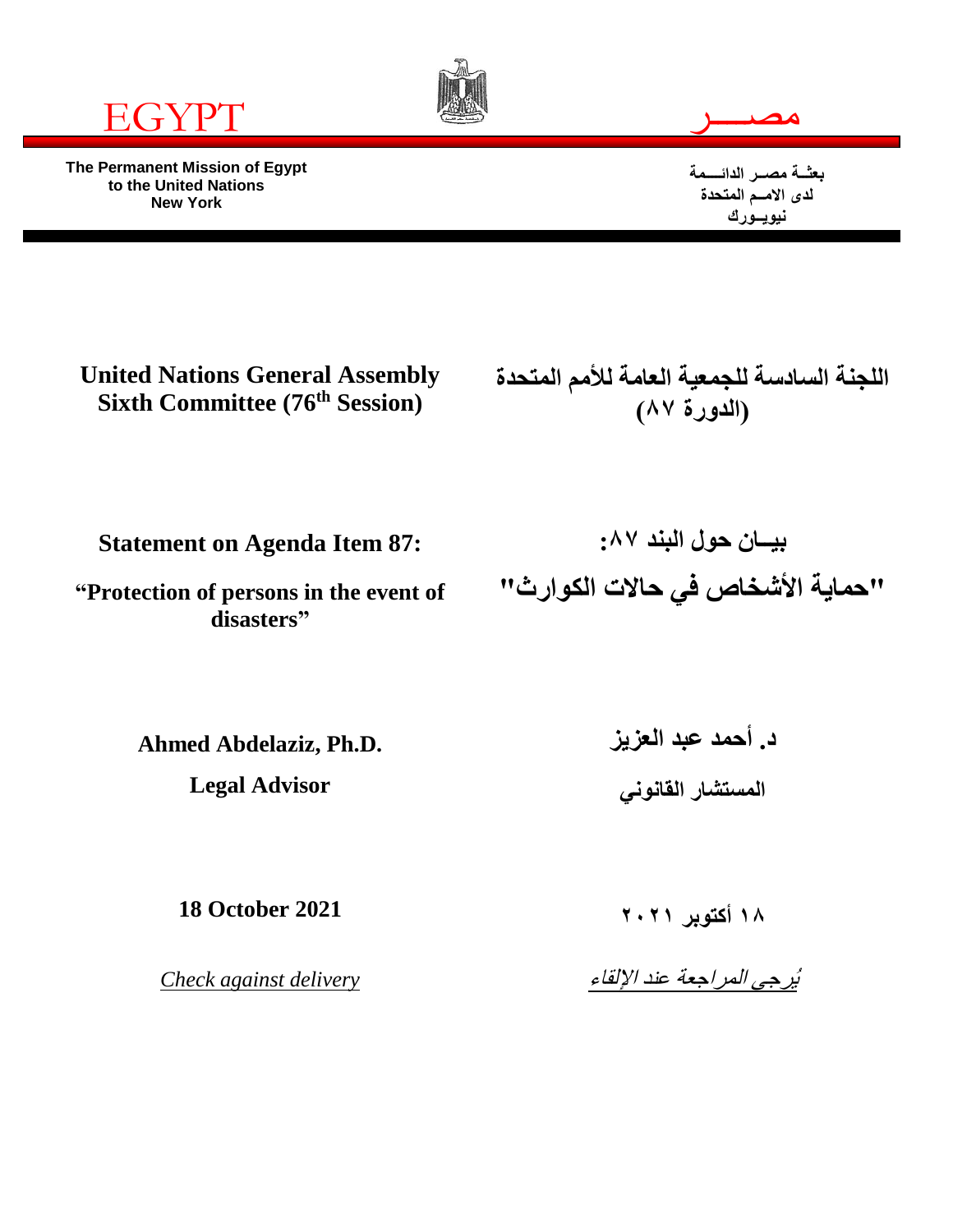

Madam Chair,

Egypt expresses its appreciation to the Secretary General for his report included in document number A/75/214 on the ILC "Draft articles on the protection of persons in the event of disasters".

My delegation was pleased to take part in last session's debate on this important agenda item. Therefore, I would like to refer to Egypt's statement delivered during last session, while emphasizing the following few points today:

- 1- Disasters can result from natural occurrences or man-made/human-made actions. Defined by the ILC in the in Article 1(a) of the draft articles as "a calamitous event or series of events resulting in widespread loss of life, great human suffering and distress, mass displacement, or large-scale material or environmental damage, thereby seriously disrupting the functioning of society", the definition clearly encompasses both natural and man-made/human-made disasters. This was also reflected in the preamble of the draft articles, which reads "Considering the frequency and severity of natural and human-made disasters and their short-term and long-term damaging impact".
- 2- It is essential to enhance international cooperation in preventing and managing all phases of natural and man-made/human-made disasters, in a manner that prevents their occurrence, mitigates their short and long-term impacts, and protects persons affected by them.
- 3- Article 9 of the draft articles on the reduction of the risk of disasters is a key provision of the draft articles, since it emphasizes the obligation of Member States to "reduce the risk of disasters by taking appropriate measures, including through legislation and regulations, to prevent, mitigate, and prepare for disasters". It elaborates further by providing that "Disaster risk reduction measures include the conduct of risk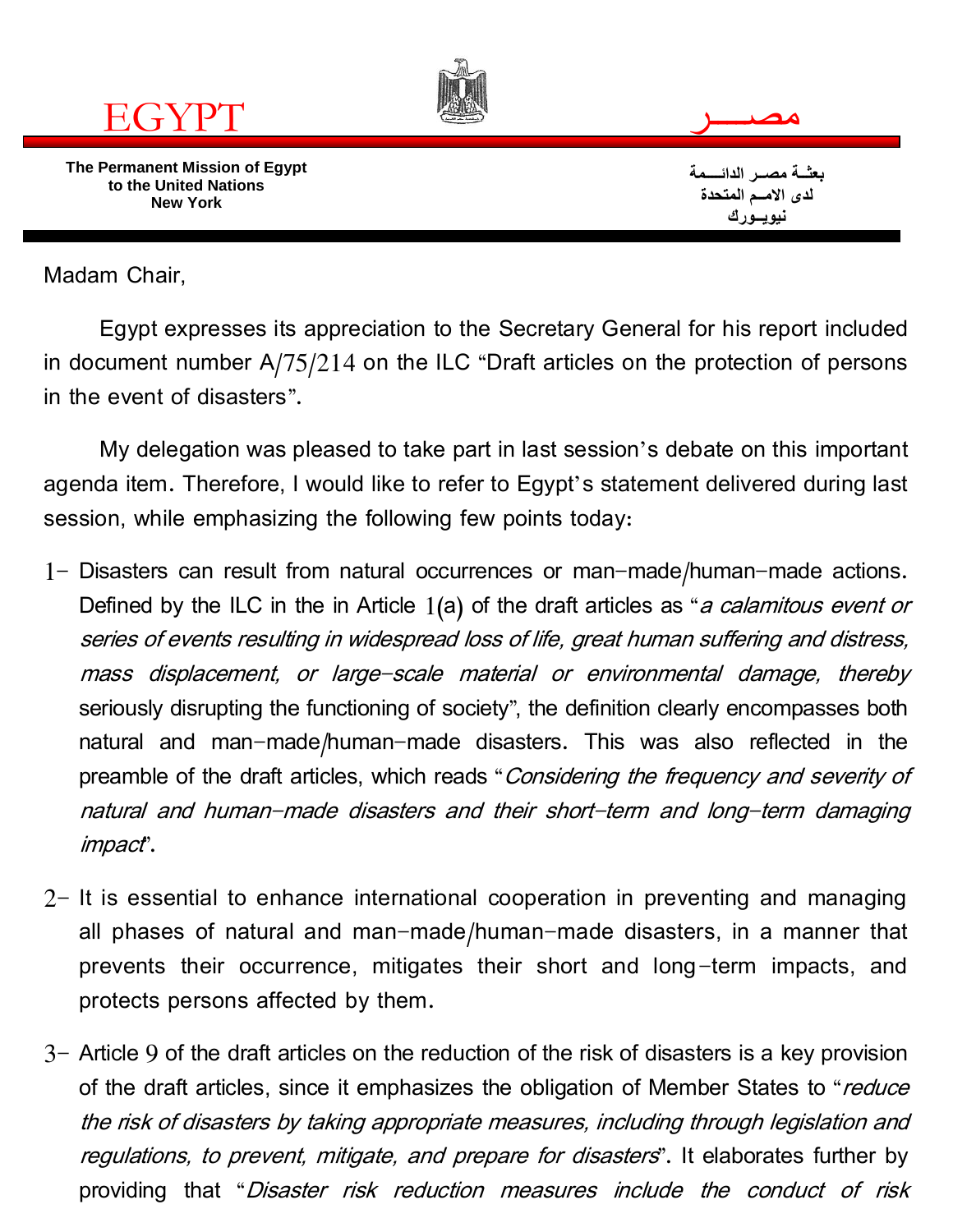

assessments, the collection and dissemination of risk and past loss information, and the installation and operation of early warning systems".

- 4- Egypt is of the view that draft Article 9 has a particular significance to manmade/human-made disasters, where failure by states to carry out their obligation to take the necessary risk reduction measures threatens to have dire and large scale humanitarian consequences, particularly in the context of transboundary megaprojects such as dams where the obligation to "*to prevent, mitigate, and* prepare for disasters … and conduct of risk assessments" is translated in the form of Transboundary Environmental and Socioeconomic Impact Assessments studies, known as TESIA studies.
- 5- In this juncture, Egypt has previously expressed its concerns regarding the adverse impacts of the Grand Ethiopian Renaissance Dam (GERD) on the two down-stream countries and called for the conclusion of proper TESIA studies to guide the filling and operation of the dam, in order to avoid any potential disaster emanating from the dam. Regrettably, after 10 years of negotiations and while the dam started already impounding water, Ethiopia continues to block the conclusion of the necessary studies.
- 6- The continuation of the unilateral construction and filling of this colossal megaproject, threatens the livelihoods of more than 150 million citizens in Egypt and the Sudan. The absence of studies on the structural safety, economic and environmental impacts of the dam, is a major concern to us from a disaster riskreduction perspective. Ethiopia has a special legal obligation to prevent any potential man-made/human-made disasters resulting from this project. Private companies involved in the project are also under obligation not to contribute to such potential man-made/human-made disasters.